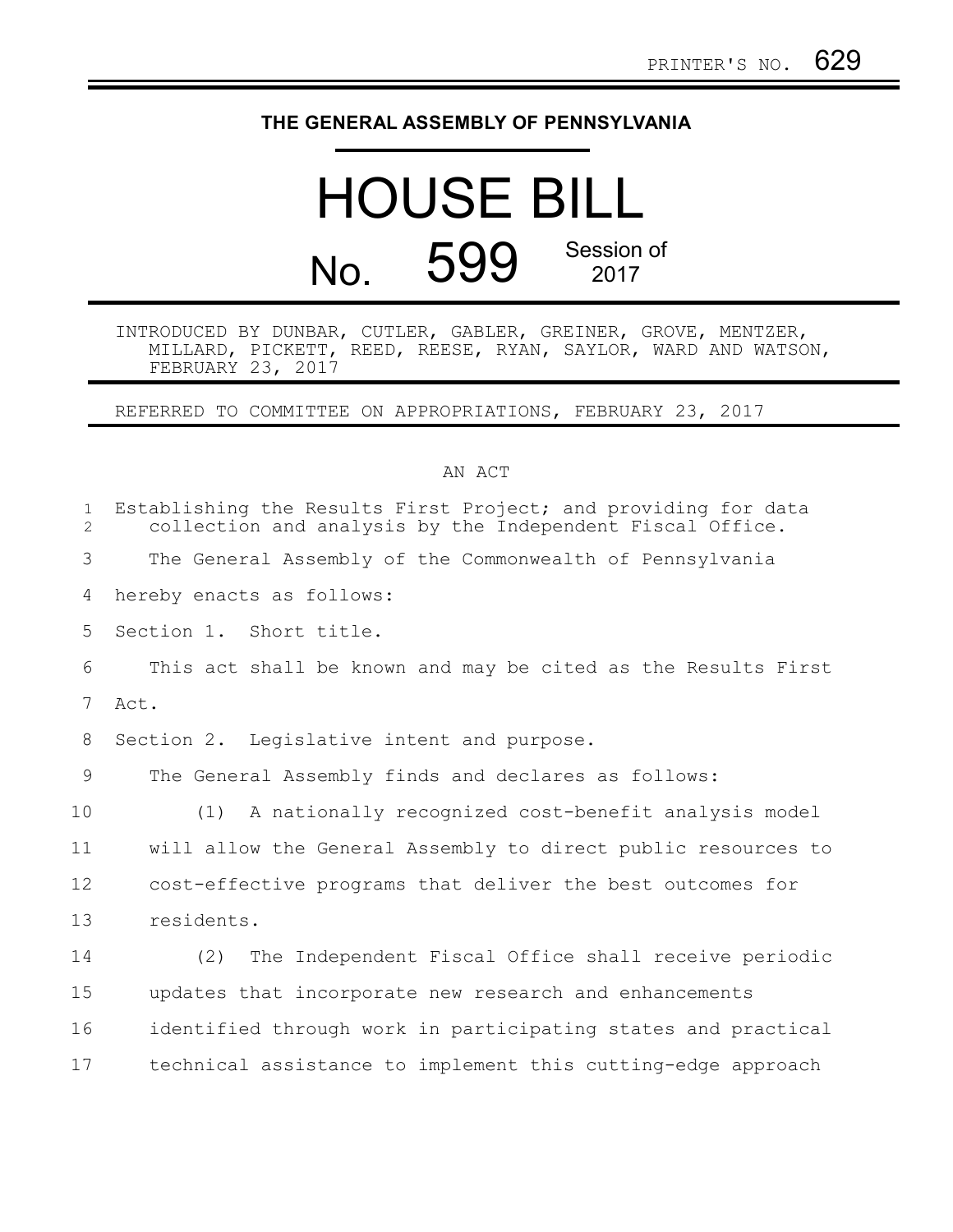for identifying policy and budget options. 1

(3) Through this effort, Pennsylvania will lay the groundwork for a strong evidence-based approach that will identify the State government's vision, mission, philosophy, priority goals and benchmarks. 2 3 4 5

(4) The General Assembly will help State agencies to align the State agency's individual efforts and resources to achieve Statewide priority outcomes. 6 7 8

Section 3. Definitions. 9

The following words and phrases when used in this act shall have the meanings given to them in this section unless the context clearly indicates otherwise: 10 11 12

"Data source." Any of the following: 13

(1) An office, department, authority, board, multistate agency or commission of the executive branch or an 14 15

independent agency. 16

(2) The Office of Attorney General. 17

(3) The Department of the Auditor General. 18

(4) The Treasury Department. 19

(5) A judicial agency. 20

(6) A legislative agency. 21

(7) The Pennsylvania Health Care Cost Containment Council. 22 23

"Independent agency." The following: 24

(1) The Pennsylvania Public Utility Commission. 25

(2) The Pennsylvania Fish and Boat Commission. 26

(3) The Pennsylvania Game Commission. 27

(4) The Pennsylvania Historical and Museum Commission. 28

(5) The State Civil Service Commission. 29

(6) The Pennsylvania Turnpike Commission. 30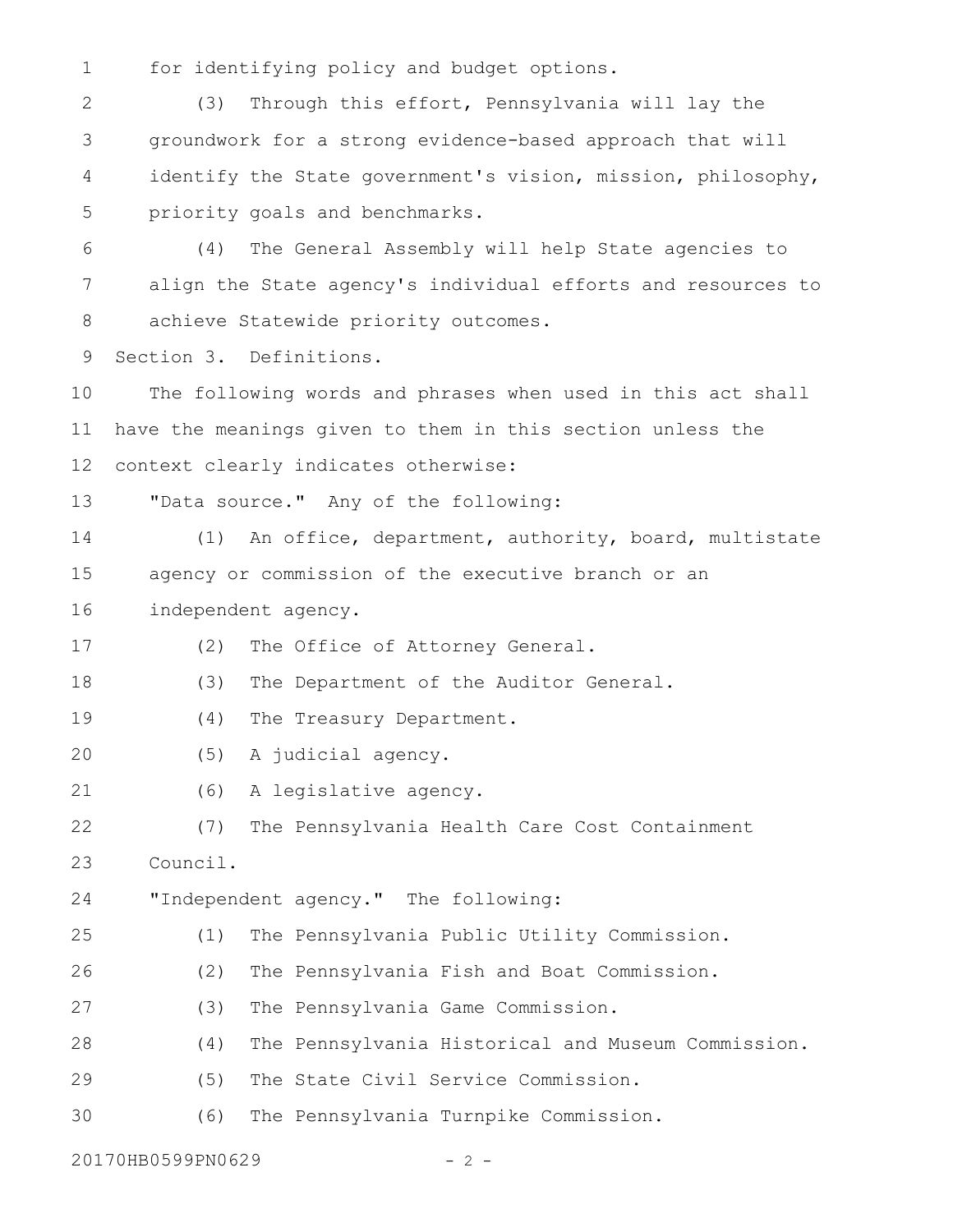| $\mathbf 1$  | (7)<br>The Milk Marketing Board.                         |
|--------------|----------------------------------------------------------|
| $\mathbf{2}$ | The Pennsylvania Liquor Control Board.<br>(8)            |
| 3            | (9)<br>The Pennsylvania Human Relations Commission.      |
| 4            | (10)<br>The Pennsylvania Labor Relations Board.          |
| 5            | (11)<br>The State Tax Equalization Board.                |
| 6            | The Pennsylvania Higher Education Assistance<br>(12)     |
| 7            | Agency.                                                  |
| 8            | The Pennsylvania Commission on Crime and<br>(13)         |
| 9            | Delinquency.                                             |
| 10           | The State Ethics Commission.<br>(14)                     |
| 11           | "Judicial agency." The following:                        |
| 12           | (1)<br>The Superior Court.                               |
| 13           | (2)<br>The Commonwealth Court.                           |
| 14           | (3)<br>The Supreme Court.                                |
| 15           | The Administrative Office of Pennsylvania Courts.<br>(4) |
| 16           | "Legislative agency." The following:                     |
| 17           | (1)<br>The Capitol Preservation Committee.               |
| 18           | The Center for Rural Pennsylvania.<br>(2)                |
| 19           | The Joint Legislative Air and Water Pollution<br>(3)     |
| 20           | Control and Conservation Committee.                      |
| 21           | The Joint State Government Commission.<br>(4)            |
| 22           | (5)<br>The Legislative Budget and Finance Committee.     |
| 23           | (6)<br>The Legislative Data Processing Committee.        |
| 24           | The Independent Regulatory Review Commission.<br>(7)     |
| 25           | (8)<br>The Legislative Reference Bureau.                 |
| 26           | The Local Government Commission.<br>(9)                  |
| 27           | The Pennsylvania Commission on Sentencing.<br>(10)       |
| 28           | The Legislative Reapportionment Commission.<br>(11)      |
| 29           | The Legislative Office for Research Liaison.<br>(12)     |
| 30           | (13)<br>The Legislative Audit Advisory Commission.       |
|              |                                                          |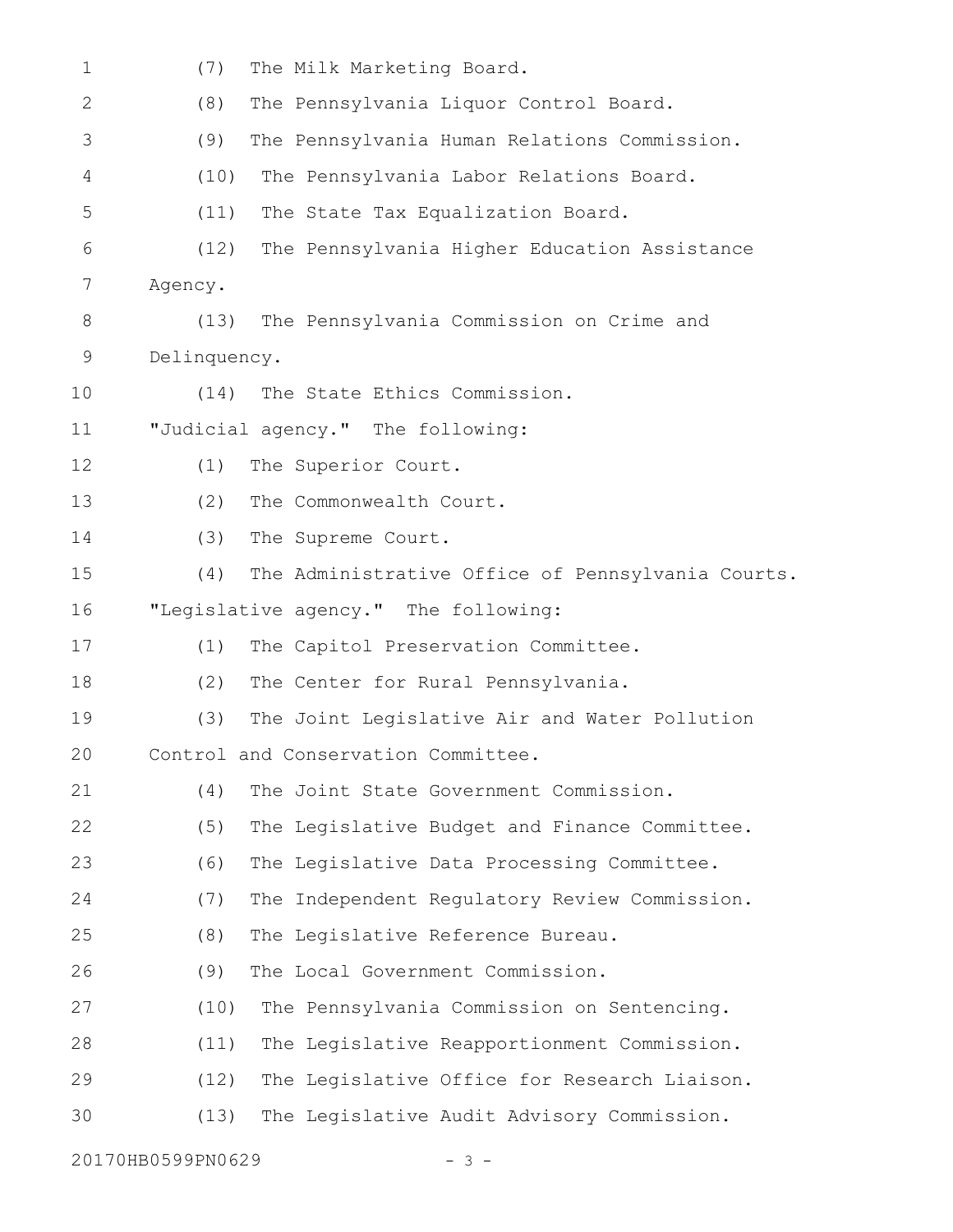"Pennsylvania Results First Project." A multidimensional data analyzing system. 1 2

Section 4. Duties. 3

(a) Development.--Within one year of the effective date of this section, the Independent Fiscal Office shall implement and maintain the Pennsylvania Results First Project. 4 5 6

(b) Consultation.--The Independent Fiscal Office shall consult with a nationally recognized organization that 7 8

specializes in and has expertise with the scientific basis of a cost-benefit analysis model. 9 10

(c) Reporting.--The Independent Fiscal Office shall provide reports as directed by the General Assembly by joint resolution. Section 5. Data. 11 12 13

(a) Collection.--Subject to any applicable limitation provided by law, a data source shall submit, upon request of the Independent Fiscal Office, data required for use as provided by this act. 14 15 16 17

 $(b)$  Duty.--18

(1) Data sources identified by the Independent Fiscal Office shall comply with the criteria established by the Independent Fiscal Office and satisfy requirements deemed necessary by the Independent Fiscal Office in order to provide data. 19 20 21 22 23

(2) The Independent Fiscal Office shall work collaboratively with data sources as necessary to ensure that the data provided is of appropriate content and conforms to practicable format specifications. Data requirements of the Independent Fiscal Office shall take into account work flow requirements of data sources. 24 25 26 27 28 29

(c) Results.--A data source may not be charged a fee to 20170HB0599PN0629 - 4 -30